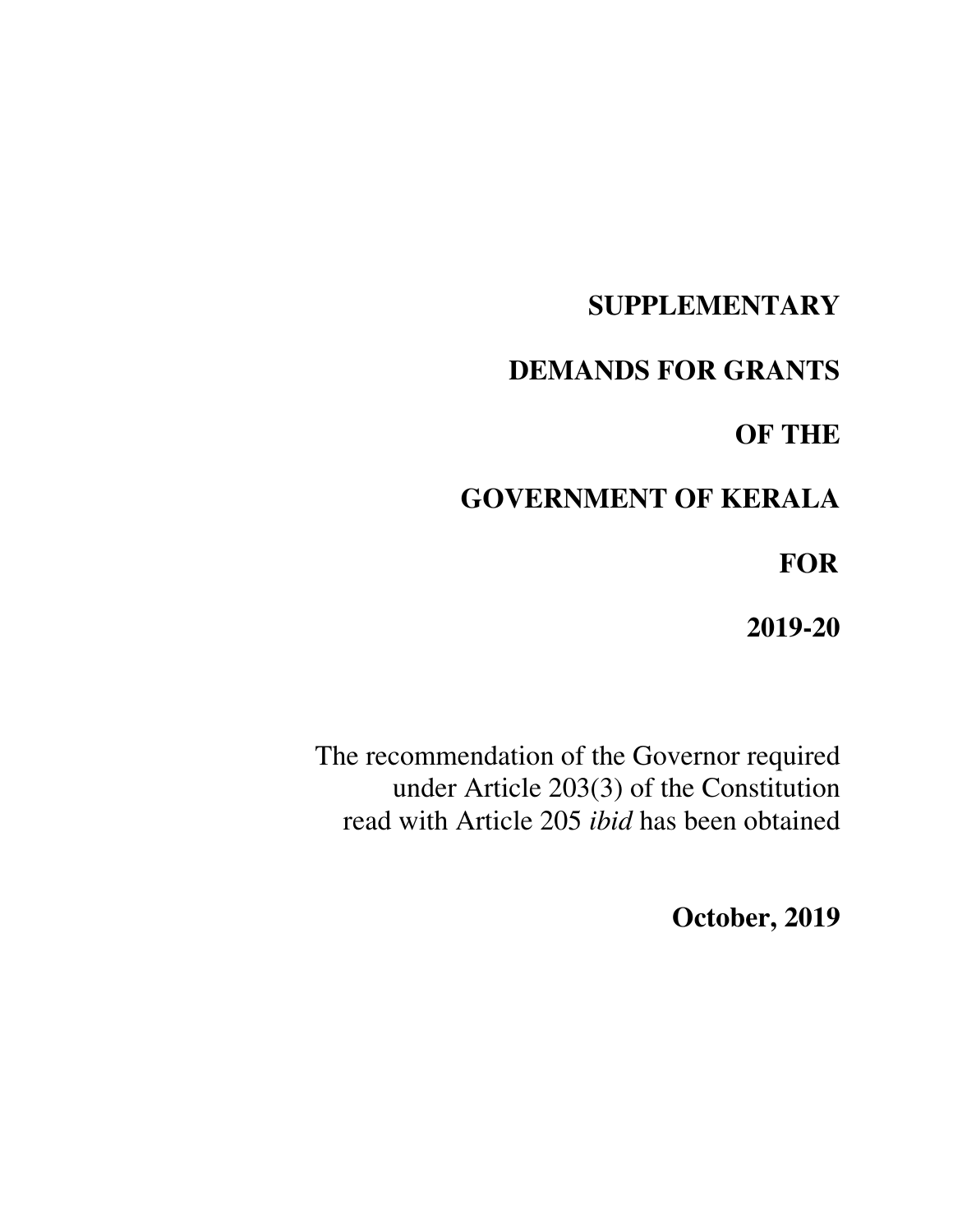# **INTRODUCTORY REMARKS**

The Supplementary Demands for Grants involving  $\bar{\tau}$  152.67 crore included in this volume comprise of the second batch of Supplementary Demands for Grants of the State Government relating to the financial year 2019-20 as detailed below:

|                                |              |                | (Rupees in crore) |
|--------------------------------|--------------|----------------|-------------------|
| Category                       | <b>Voted</b> | <b>Charged</b> | Total             |
| Expenditure on REVENUE ACCOUNT | 152.67       | 0.00           | 152.67            |
| Expenditure on CAPITAL ACCOUNT | 0.0003       | 0.00           | 0.0003            |
| <b>LOANS AND ADVANCES</b>      | 0.00         | 0.00           | 0.00              |
| <b>Total</b>                   | 152.67       | 0.00           | 152.67            |

2. The Supplementary Demands for Grants include a total provision of  $\bar{\tau}$  152.67 crore. Out of which  $\bar{\tau}$  152.67 crore is towards Plan and token provision for 10 items under Non Plan.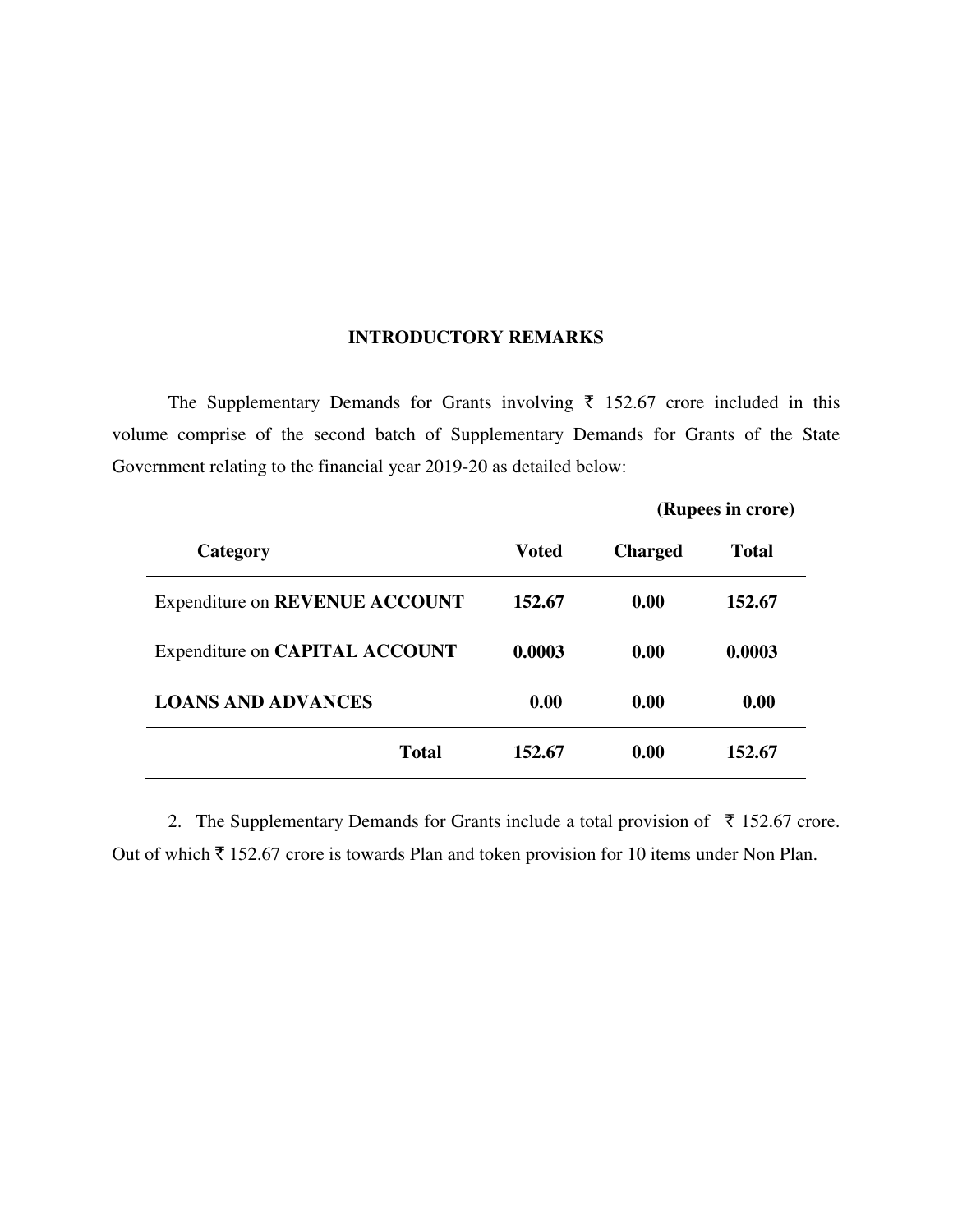#### SUPPLEMENTARY DEMANDS FOR GRANTS 2019-20

|                |                                                        | Amount (Rupees in thousands) |                |                |                |                |
|----------------|--------------------------------------------------------|------------------------------|----------------|----------------|----------------|----------------|
| SI. No.        | Number and Title of Demands                            |                              | Revenue        | Capital        | Total Page     |                |
| (1)            | (2)                                                    |                              | (3)            | (4)            | (5)            | (6)            |
| 1              | VIII EXCISE                                            | Voted:                       | $\mathbf{1}$   |                | 1              | $\overline{1}$ |
| $\overline{c}$ | XI DISTRICT ADMINISTRATION AND<br><b>MISCELLANEOUS</b> | Voted:                       | 3              |                | 3              | $\overline{c}$ |
| 3              | XII POLICE                                             | Voted:                       | $\mathbf{1}$   | $\cdot$        | 1              | 4              |
| 4              | <b>XV PUBLIC WORKS</b>                                 | Voted:                       | 3              |                | 3              | 5              |
| 5              | XVII EDUCATION, SPORTS, ART AND<br><b>CULTURE</b>      | Voted:                       | 1526670        |                | 1526670        | $\overline{7}$ |
| 6              | XVIII MEDICAL AND PUBLIC HEALTH                        | Voted:                       | $\cdot$ .      | 1              | $\mathbf{1}$   | 9              |
| $\overline{7}$ | XXXIII FISHERIES                                       | Voted:                       | $\overline{2}$ |                | $\overline{2}$ | 10             |
| 8              | XXXVII INDUSTRIES                                      | Voted:                       | $\mathbf{1}$   | $\overline{2}$ | 3              | 11             |
| 9              | XLVI SOCIAL SECURITY AND WELFARE                       | Voted:                       | 1              |                | $\mathbf{1}$   | 13             |
|                |                                                        | Total:                       | 1526682        | 3              | 1526685        |                |
|                |                                                        | <b>Total Voted:</b>          | 1526682        | 3              | 1526685        |                |
|                |                                                        | <b>Total Charged:</b>        | $\cdot$ .      | $\cdot$ .      | $\cdot$ .      |                |
|                |                                                        |                              |                |                |                |                |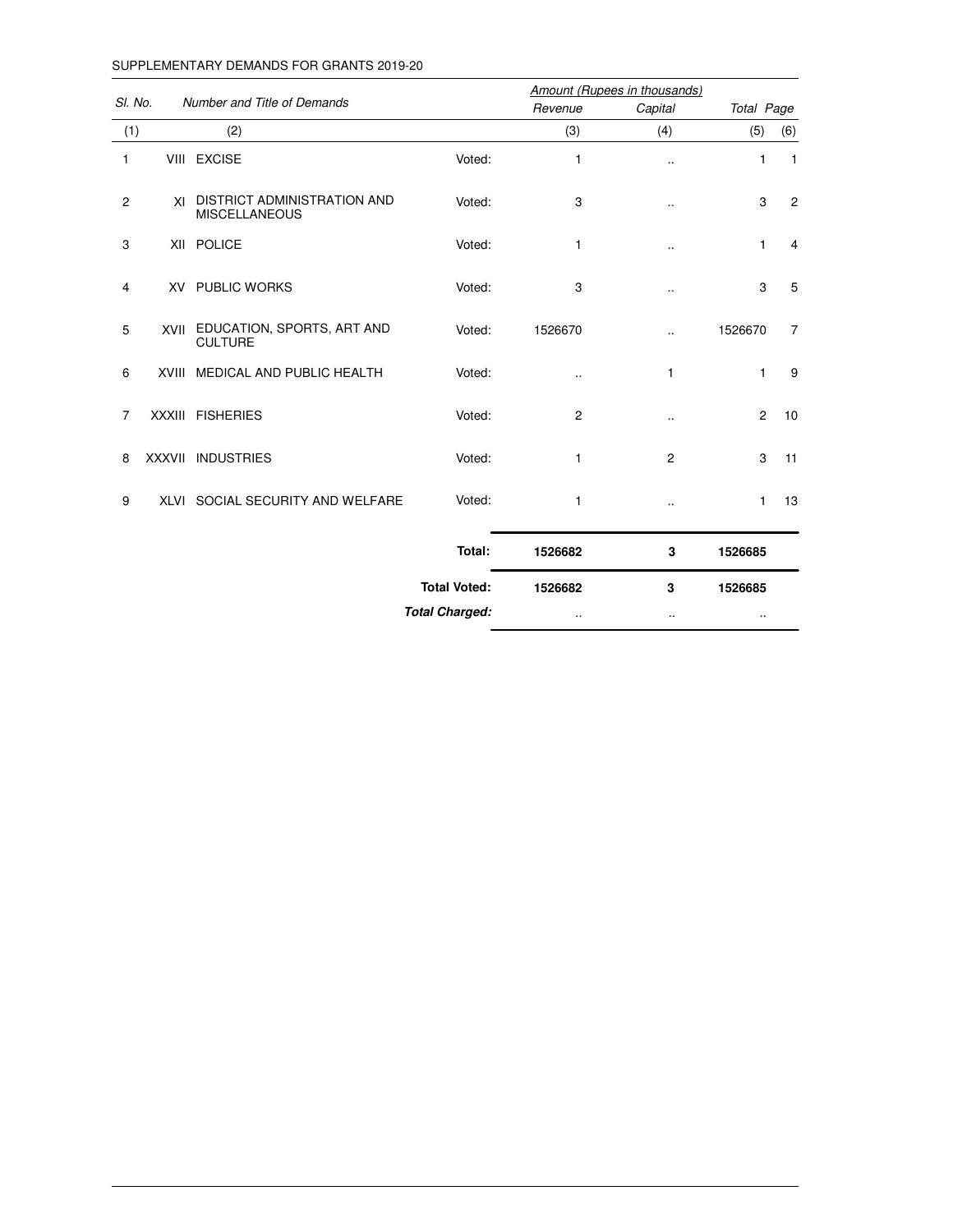## **EXCISE DEMAND No. VIII**

|          | Revenue     | Capital              | Total                 |
|----------|-------------|----------------------|-----------------------|
|          |             |                      |                       |
| Voted:   | 2984016     | $\ddot{\phantom{a}}$ | 2984016               |
| Charged: | <i>1050</i> |                      | 1050                  |
| Voted:   | $\sim$      | $\ddot{\phantom{0}}$ | $\sim$                |
| Charged: | $\sim$      | $\sim$               | $\sim$                |
| Voted:   |             | $\ddot{\phantom{a}}$ | 1                     |
| Charged: | $\sim$      | $\ddot{\phantom{1}}$ |                       |
|          | 2985067     | $\ddot{\phantom{1}}$ | 2985067               |
| Voted:   | 2984017     | $\ddot{\phantom{1}}$ | 2984017               |
| Charged: | 1050        | $\ddot{\phantom{1}}$ | 1050                  |
|          |             |                      | (Rupees in thousands) |

#### (See page 109 of Volume I of Demands for Grants 2019-20)

II. MAJOR, SUB MAJOR, MINOR, SUB, SUB-SUB AND DETAILED HEADS under which the Supplementary Grants/Appropriation will be accounted for:

|                        | Plan Non-Plan         | Total |
|------------------------|-----------------------|-------|
| <b>Head of Account</b> | (Rupees in thousands) |       |

### **Revenue Section:**

- 2039 STATE EXCISE
- 001 DIRECTION AND ADMINISTRATION
- \*86 Excise Crime Branch Wing
- 01 Salaries
- 1 Pay

| Voted:                       | $\sim$ $\sim$       |           | (a)       |
|------------------------------|---------------------|-----------|-----------|
| <b>Total Revenue Section</b> | $\sim$              |           |           |
| Voted:                       | $\cdots$            |           |           |
| Charged:                     | $\cdot$             | $\cdot$   | $\cdot$ . |
| <b>Total (Supplementary)</b> | $\bullet$ $\bullet$ |           |           |
| Voted:                       | $\sim$              |           |           |
| Charged:                     | $\cdot$ .           | $\cdot$ . |           |

\* New Head of Account

(a): The token supplementary grant moved is to satisfy 'New Service' procedure and to incur expenditure towards the establishment of newly created Crime Branch Wing in the Excise Department.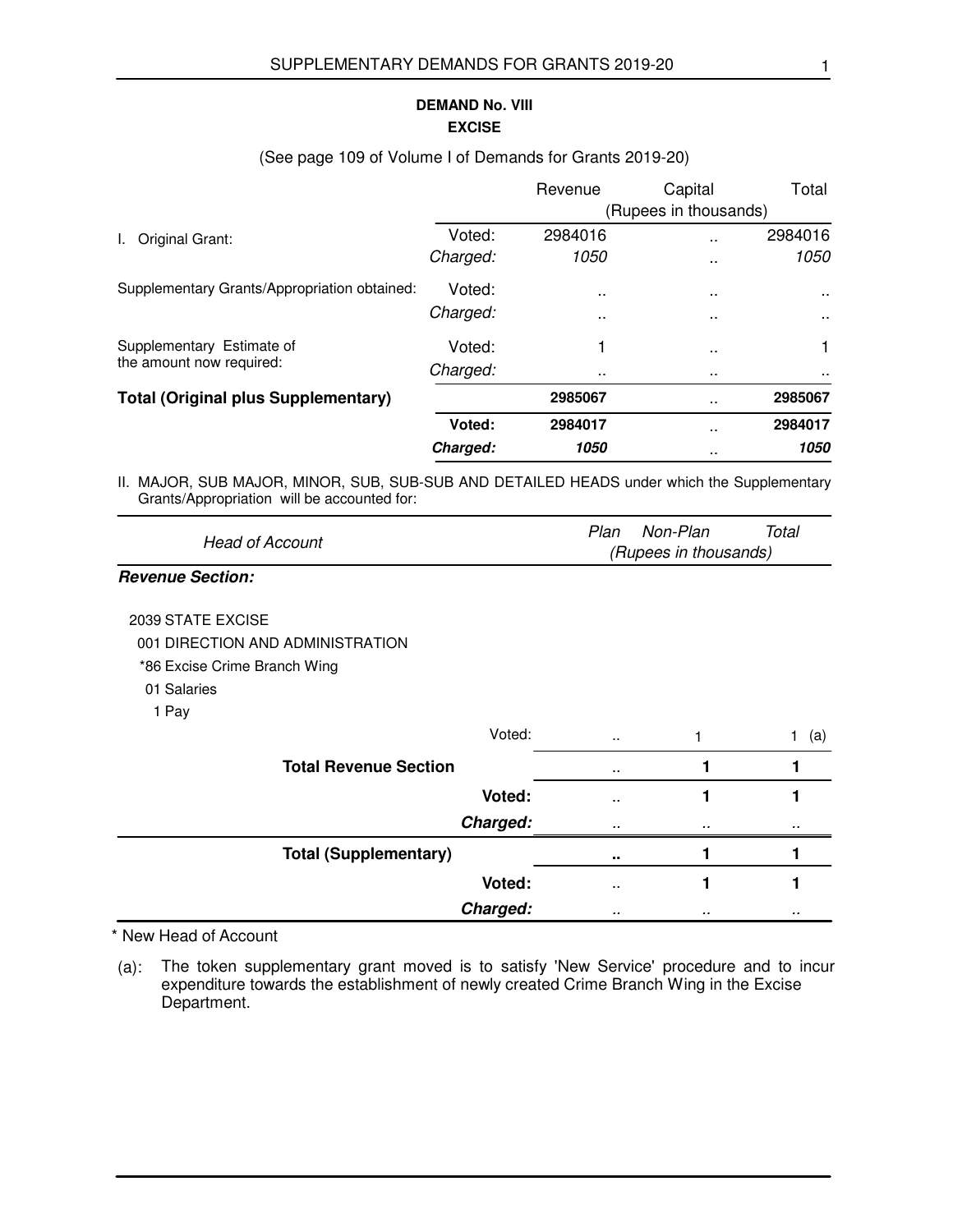### **DISTRICT ADMINISTRATION AND MISCELLANEOUS DEMAND No. XI**

See page 145 of Volume I of Demands for Grants 2019-20 and page 6 of Supplementary Demands for Grants, June 2019

|                                              |          | Revenue              | Capital               | Total   |
|----------------------------------------------|----------|----------------------|-----------------------|---------|
|                                              |          |                      | (Rupees in thousands) |         |
| Original Grant:<br>L.                        | Voted:   | 7059606              | ٠.                    | 7059606 |
|                                              | Charged: | 11330                | $\ddot{\phantom{0}}$  | 11330   |
| Supplementary Grants/Appropriation obtained: | Voted:   |                      | $\ddot{\phantom{a}}$  | 1       |
|                                              | Charged: | $\ddot{\phantom{1}}$ | $\ddot{\phantom{0}}$  | $\sim$  |
| Supplementary Estimate of                    | Voted:   | 3                    | $\sim$                | 3       |
| the amount now required:                     | Charged: | $\cdots$             | $\sim$                |         |
| <b>Total (Original plus Supplementary)</b>   |          | 7070940              | $\ddot{\phantom{1}}$  | 7070940 |
|                                              | Voted:   | 7059610              | $\ddot{\phantom{1}}$  | 7059610 |
|                                              | Charged: | 11330                | $\ddot{\phantom{1}}$  | 11330   |

II. MAJOR, SUB MAJOR, MINOR, SUB, SUB-SUB AND DETAILED HEADS under which the Supplementary Grants/Appropriation will be accounted for:

| <b>Head of Account</b>                                                                                   |    | Non-Plan<br>(Rupees in thousands) | Total               |
|----------------------------------------------------------------------------------------------------------|----|-----------------------------------|---------------------|
| <b>Revenue Section:</b>                                                                                  |    |                                   |                     |
| 2053 DISTRICT ADMINISTRATION                                                                             |    |                                   |                     |
| 094 OTHER ESTABLISHMENTS                                                                                 |    |                                   |                     |
| *44 SPECIAL STAFF FOR ACQUISITION OF LAND FOR<br>INTERNATIONAL RESEARCH INSTITUTE OF<br>AYURVEDA, KANNUR |    |                                   |                     |
| Voted:                                                                                                   |    | 1                                 | (a)<br>$\mathbf{1}$ |
| *42 KERALA STATE DISASTER MANAGEMENT<br><b>AUTHORITY</b>                                                 |    |                                   |                     |
| Voted:                                                                                                   | ٠. |                                   | 1.<br>(b)           |
| 2250 OTHER SOCIAL SERVICES                                                                               |    |                                   |                     |
| 103 UPKEEP OF SHRINES, TEMPLES ETC.                                                                      |    |                                   |                     |
| *78 Special Grant for Sabarimala Pilgrimage                                                              |    |                                   |                     |
| Voted:                                                                                                   | Ω. | 1                                 | (c)<br>$\mathbf{1}$ |
| <b>Total Revenue Section</b>                                                                             |    | 3                                 | 3                   |
| Voted:                                                                                                   |    | 3                                 | 3                   |
| Charged:                                                                                                 |    | $\ddot{\phantom{a}}$              |                     |
| <b>Total (Supplementary)</b>                                                                             |    | 3                                 | 3                   |
| Voted:                                                                                                   |    | 3                                 | 3                   |
| Charged:                                                                                                 |    |                                   |                     |

\* New Head of Account

(a): The token supplementary grant moved is to satisfy 'New Service' procedure and to incur expenditure towards the establishment expenses of Special staff for acquisition of Land for International Research Institute of Ayurveda, Kannur.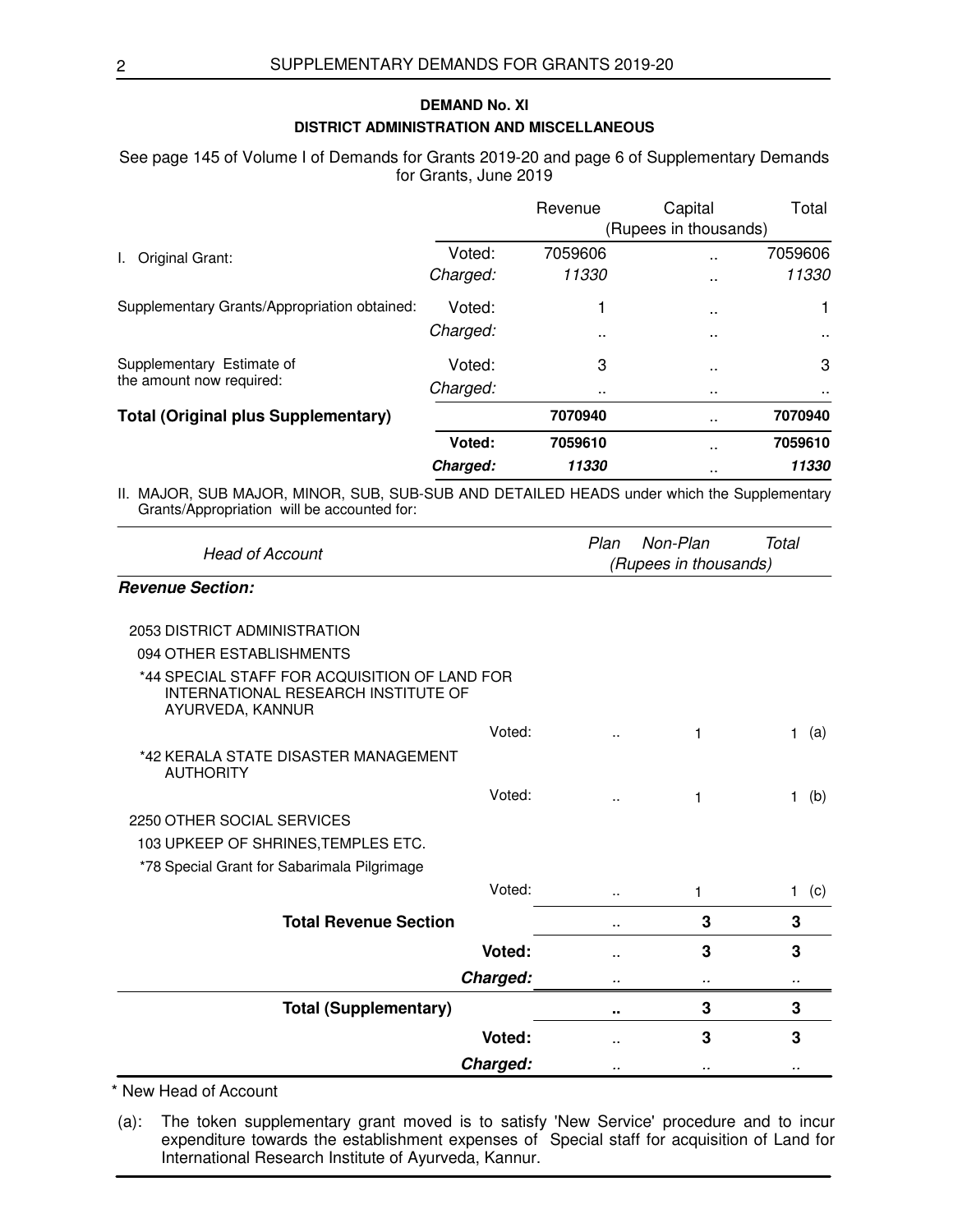- (b): The token supplementary grant moved is to satisfy 'New Service' procedure and to provide fund for the functioning of Kerala State Disaster Management Authority.
- (c): The token supplementary grant moved is to satisfy 'New Service' procedure and to provide special fund to Travancore Devaswom Board as announced in the Budget Speech 2019-20.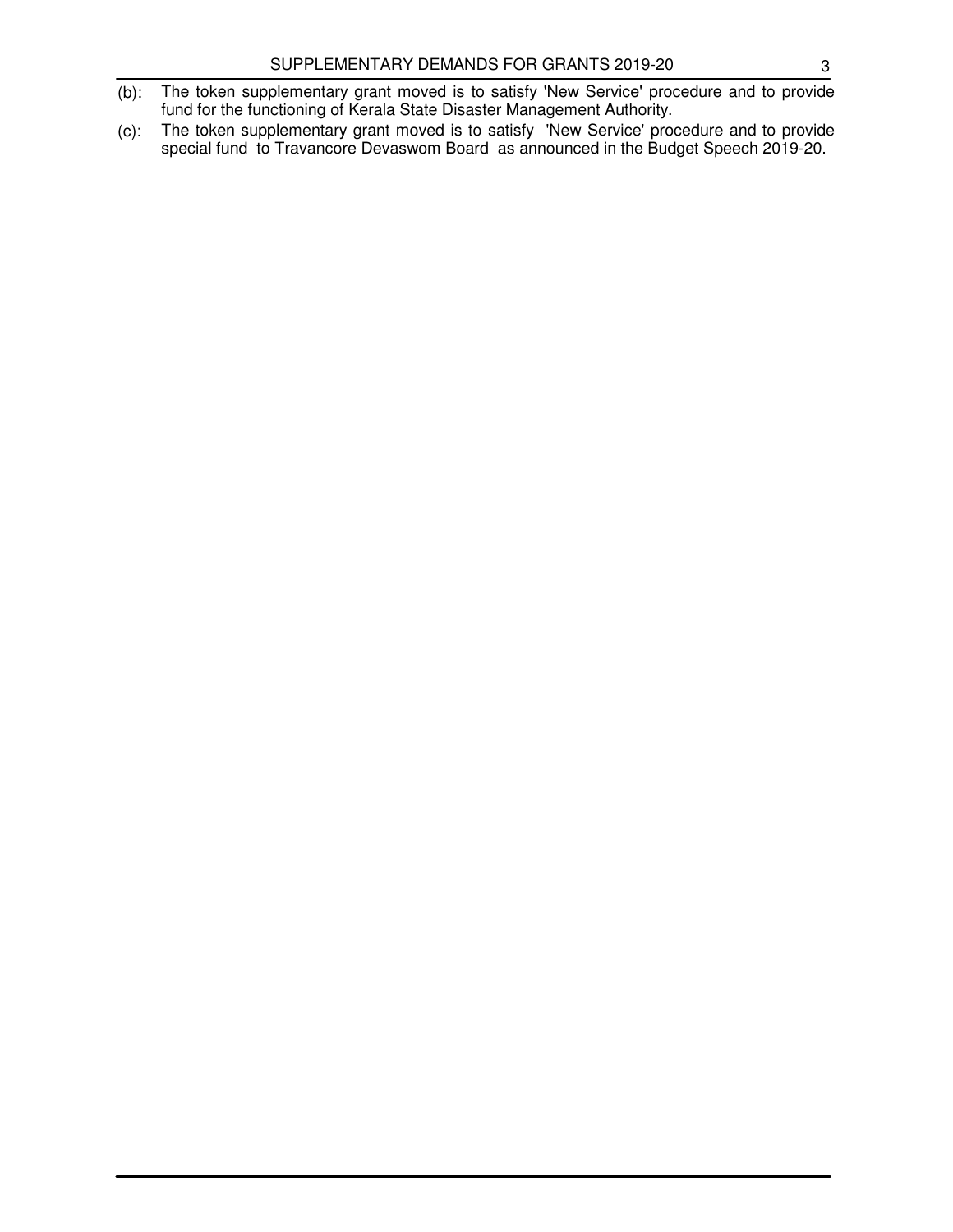## **POLICE DEMAND No. XII**

|                                              |          | Revenue              | Capital               | Total         |
|----------------------------------------------|----------|----------------------|-----------------------|---------------|
|                                              |          |                      | (Rupees in thousands) |               |
| Original Grant:<br>I.                        | Voted:   | 40065802             | 852506                | 40918308      |
|                                              | Charged: | 55463                | $\sim$                | 55463         |
| Supplementary Grants/Appropriation obtained: | Voted:   | $\ddot{\phantom{0}}$ | $\sim$                | $\sim$ $\sim$ |
|                                              | Charged: | $\sim$               | $\ddot{\phantom{1}}$  | $\sim$        |
| Supplementary Estimate of                    | Voted:   |                      |                       |               |
| the amount now required:                     | Charged: | $\ddot{\phantom{0}}$ | $\sim$                |               |
| <b>Total (Original plus Supplementary)</b>   |          | 40121266             | 852506                | 40973772      |
|                                              | Voted:   | 40065803             | 852506                | 40918309      |
|                                              | Charged: | 55463                | $\ddot{\phantom{1}}$  | 55463         |

### (See page 169 of Volume I of Demands for Grants 2019-20)

II. MAJOR, SUB MAJOR, MINOR, SUB, SUB-SUB AND DETAILED HEADS under which the Supplementary Grants/Appropriation will be accounted for:

|                        | Plan | Non-Plan              | Total |
|------------------------|------|-----------------------|-------|
| <b>Head of Account</b> |      | (Rupees in thousands) |       |

#### **Revenue Section:**

#### 2055 POLICE

- 117 INTERNAL SECURITY
- \*96 KERALA ANTI TERROR SQUAD
- 01 Salaries
- 1 Pay

| Voted:                       | $\sim$          |                 | (a) |
|------------------------------|-----------------|-----------------|-----|
| <b>Total Revenue Section</b> | $\sim$          |                 |     |
| Voted:                       | $\sim$          |                 |     |
| Charged:                     | $\cdot$ $\cdot$ | $\cdot$         |     |
| <b>Total (Supplementary)</b> | $\sim$ $\sim$   |                 |     |
| Voted:                       | $\sim$          |                 |     |
| Charged:                     | $\cdot$ $\cdot$ | $\cdot$ $\cdot$ |     |

\* New Head of Account

(a): The token supplementary grant moved is to satisfy 'New Service' procedure and to incur expenditure towards the establishment expenses of the 'Kerala Anti Terror Squad' as sanctioned in G.O.(Rt)No.4365/2019/GAD dated 23/07/2019.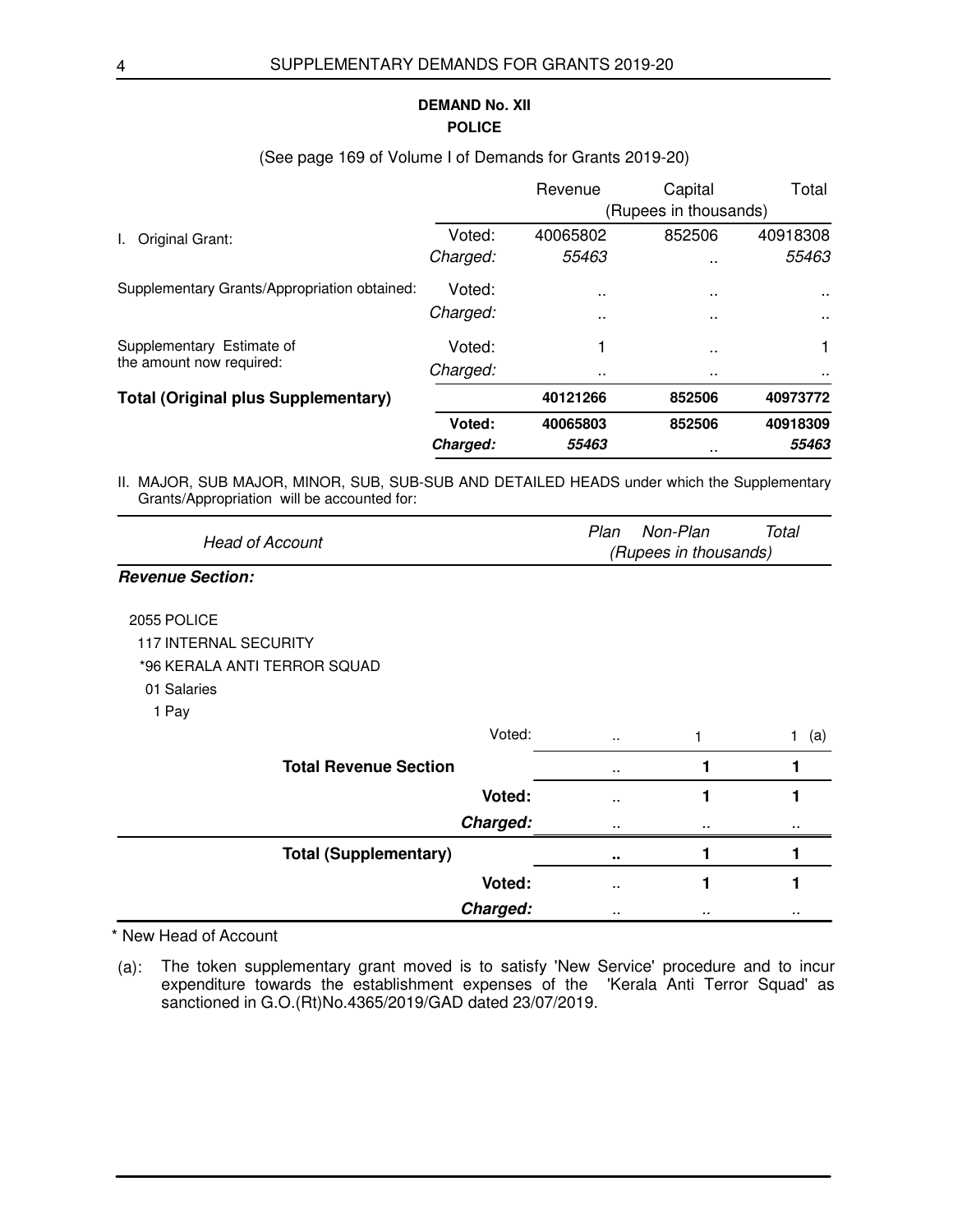## **PUBLIC WORKS DEMAND No. XV**

|                                              |          | Revenue       | Capital               | Total    |
|----------------------------------------------|----------|---------------|-----------------------|----------|
|                                              |          |               | (Rupees in thousands) |          |
| Original Grant:<br>L.                        | Voted:   | 36412093      | 35476206              | 71888299 |
|                                              | Charged: | 31845         | 800003                | 831848   |
| Supplementary Grants/Appropriation obtained: | Voted:   | $\sim$        | $\ddot{\phantom{1}}$  | $\sim$   |
|                                              | Charged: | $\sim$        | $\ddot{\phantom{1}}$  | $\sim$   |
| Supplementary Estimate of                    | Voted:   | 3             | $\sim$                | 3        |
| the amount now required:                     | Charged: | $\sim$ $\sim$ | $\ddot{\phantom{1}}$  |          |
| <b>Total (Original plus Supplementary)</b>   |          | 36443941      | 36276209              | 72720150 |
|                                              | Voted:   | 36412096      | 35476206              | 71888302 |
|                                              | Charged: | 31845         | 800003                | 831848   |

#### (See page 232 of Volume I of Demands for Grants 2019-20)

II. MAJOR, SUB MAJOR, MINOR, SUB, SUB-SUB AND DETAILED HEADS under which the Supplementary Grants/Appropriation will be accounted for:

| <b>Head of Account</b>           |                      | Non-Plan<br>(Rupees in thousands) | <b>Total</b>        |
|----------------------------------|----------------------|-----------------------------------|---------------------|
| <b>Revenue Section:</b>          |                      |                                   |                     |
| 3054 ROADS AND BRIDGES           |                      |                                   |                     |
| 80 GENERAL                       |                      |                                   |                     |
| 001 DIRECTION AND ADMINISTRATION |                      |                                   |                     |
| 97 EXECUTION                     |                      |                                   |                     |
| $*(01)$ ROADS                    |                      |                                   |                     |
| 01 Salaries                      |                      |                                   |                     |
| 1 Pay                            |                      |                                   |                     |
| Voted:                           | $\ddot{\phantom{1}}$ | 1                                 | (a)<br>$\mathbf{1}$ |
| $*(02)$ BRIDGES                  |                      |                                   |                     |
| 01 Salaries                      |                      |                                   |                     |
| 1 Pay                            |                      |                                   |                     |
| Voted:                           | Ω,                   | 1                                 | (a)<br>$\mathbf{1}$ |
| *(03) MAINTENANCE                |                      |                                   |                     |
| 01 Salaries                      |                      |                                   |                     |
| 1 Pay                            |                      |                                   |                     |
| Voted:                           | ٠.                   | 1                                 | $1$ (a)             |
| <b>Total Revenue Section</b>     | $\ddot{\phantom{1}}$ | 3                                 | 3                   |
| Voted:                           | . .                  | 3                                 | 3                   |
| Charged:                         |                      | .,                                |                     |
| <b>Total (Supplementary)</b>     | н.                   | 3                                 | 3                   |
| Voted:                           | $\ddot{\phantom{a}}$ | 3                                 | 3                   |
| Charged:                         |                      |                                   |                     |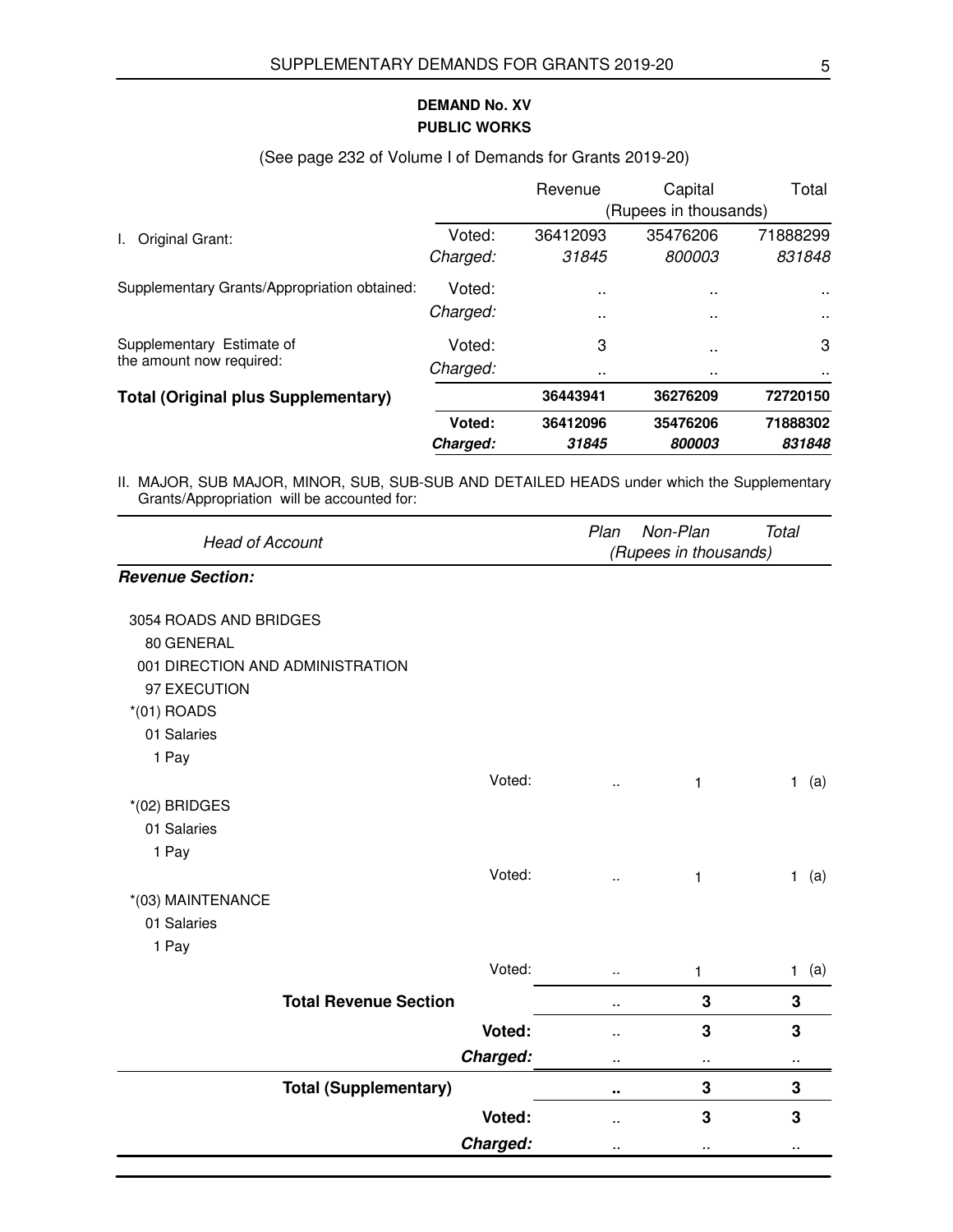### \* New Head of Account

(a): The supplementary grant moved is to satisfy 'New Service' procedure and to incur expenditure towards the establishment charges of Roads, Bridges and Maintenance Execution Wings of Public Works Department as per GO (Ms)No. 33/2018/PWD dated 19/8/2018.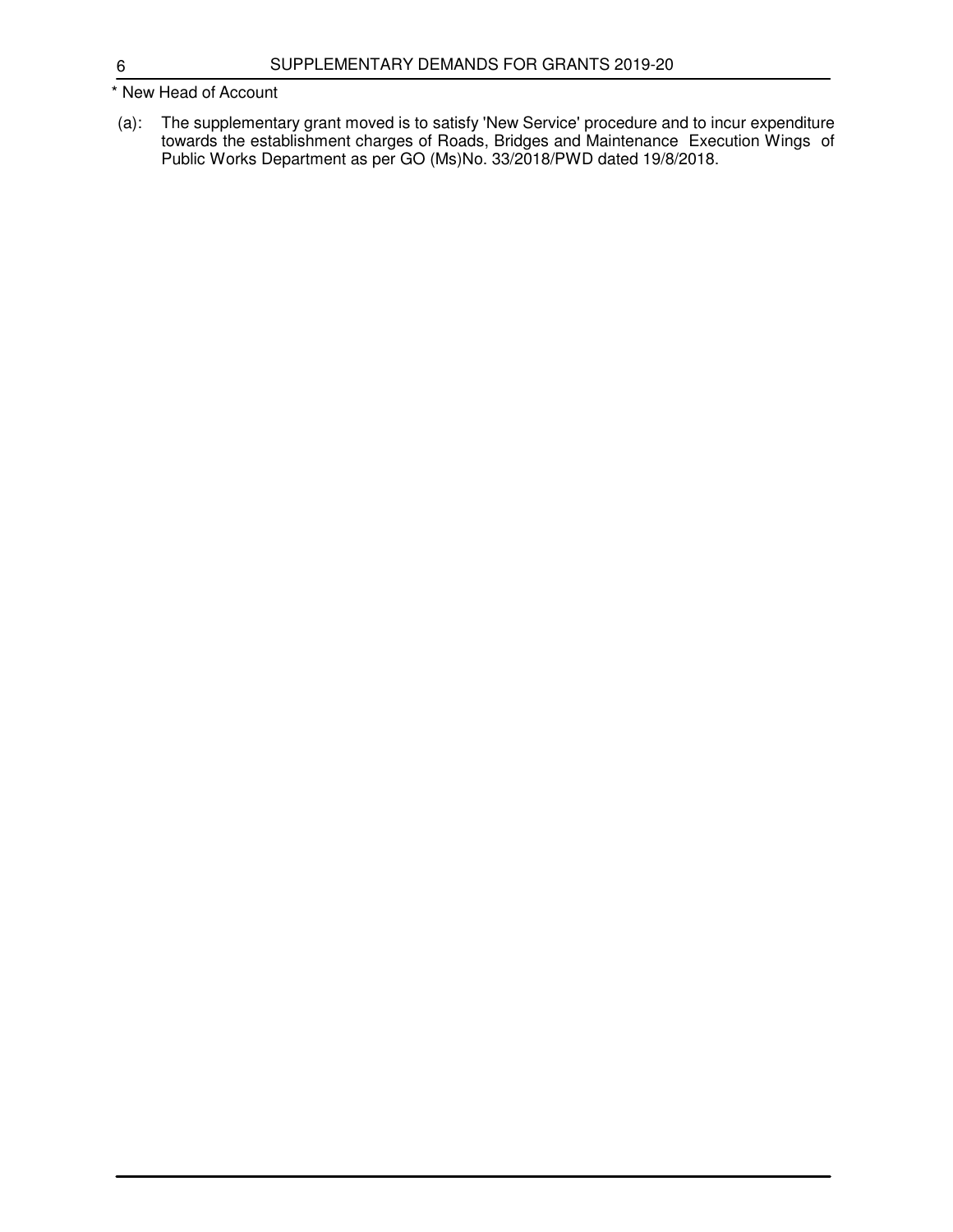## **EDUCATION, SPORTS, ART AND CULTURE DEMAND No. XVII**

(See page 297 of Volume I of Demands for Grants 2019-20 and page 9 of Supplementary Demands for Grants, June 2019)

|                                              |                       | Revenue              | Capital              | Total     |
|----------------------------------------------|-----------------------|----------------------|----------------------|-----------|
|                                              | (Rupees in thousands) |                      |                      |           |
| Original Grant:                              | Voted:                | 209497582            | 5165000              | 214662582 |
|                                              | Charged:              | 2001                 | $\ddot{\phantom{1}}$ | 2001      |
| Supplementary Grants/Appropriation obtained: | Voted:                | 280825               | $\ddot{\phantom{1}}$ | 280825    |
|                                              | Charged:              | $\ddot{\phantom{0}}$ | $\ddot{\phantom{1}}$ |           |
| Supplementary Estimate of                    | Voted:                | 1526670              | $\sim$               | 1526670   |
| the amount now required:                     | Charged:              | $\sim$               | $\ddot{\phantom{1}}$ |           |
| <b>Total (Original plus Supplementary)</b>   |                       | 211307078            | 5165000              | 216472078 |
|                                              | Voted:                | 211305077            | 5165000              | 216470077 |
|                                              | Charged:              | 2001                 | $\ddot{\phantom{0}}$ | 2001      |

II. MAJOR, SUB MAJOR, MINOR, SUB, SUB-SUB AND DETAILED HEADS under which the Supplementary Grants/Appropriation will be accounted for:

| <b>Head of Account</b>                                                                           | Plan    | Non-Plan<br>(Rupees in thousands) | Total   |     |
|--------------------------------------------------------------------------------------------------|---------|-----------------------------------|---------|-----|
| <b>Revenue Section:</b>                                                                          |         |                                   |         |     |
| 2202 GENERAL EDUCATION                                                                           |         |                                   |         |     |
| 01 ELEMENTARY EDUCATION                                                                          |         |                                   |         |     |
| 107 TEACHER'S TRAINING                                                                           |         |                                   |         |     |
| *91 District Institute of Education and Training (DIET) - Non<br>Recurring Assistance - 60% CSS  |         |                                   |         |     |
| 34 Other Charges                                                                                 |         |                                   |         |     |
| Voted:                                                                                           | 1       |                                   | 1.      | (a) |
| 112 NATIONAL PROGRAMME OF MID DAY MEALS IN<br><b>SCHOOLS</b>                                     |         |                                   |         |     |
| 97 CONSTRUCTION OF KITCHEN-CUM-STORE (60%<br>CSS)                                                |         |                                   |         |     |
| Voted:                                                                                           | 1376669 | $\ddot{\phantom{a}}$              | 1376669 | (b) |
| 3435 ECOLOGY AND ENVIRONMENT                                                                     |         |                                   |         |     |
| 04 PREVENTION AND CONTROL OF POLLUTION                                                           |         |                                   |         |     |
| 103 PREVENTION OF AIR AND WATER POLLUTION                                                        |         |                                   |         |     |
| 92 Performance Guarantee Fee for River Action Plans to be<br>recouped from River Management Fund |         |                                   |         |     |
| Voted:                                                                                           | 150000  | ä.                                | 150000  | (C) |
| <b>Total Revenue Section</b>                                                                     | 1526670 | ä.                                | 1526670 |     |
| Voted:                                                                                           | 1526670 | $\ddot{\phantom{a}}$              | 1526670 |     |
| Charged:                                                                                         |         | $\ddot{\phantom{a}}$              |         |     |
| <b>Total (Supplementary)</b>                                                                     | 1526670 |                                   | 1526670 |     |
| Voted:                                                                                           | 1526670 | ٠.                                | 1526670 |     |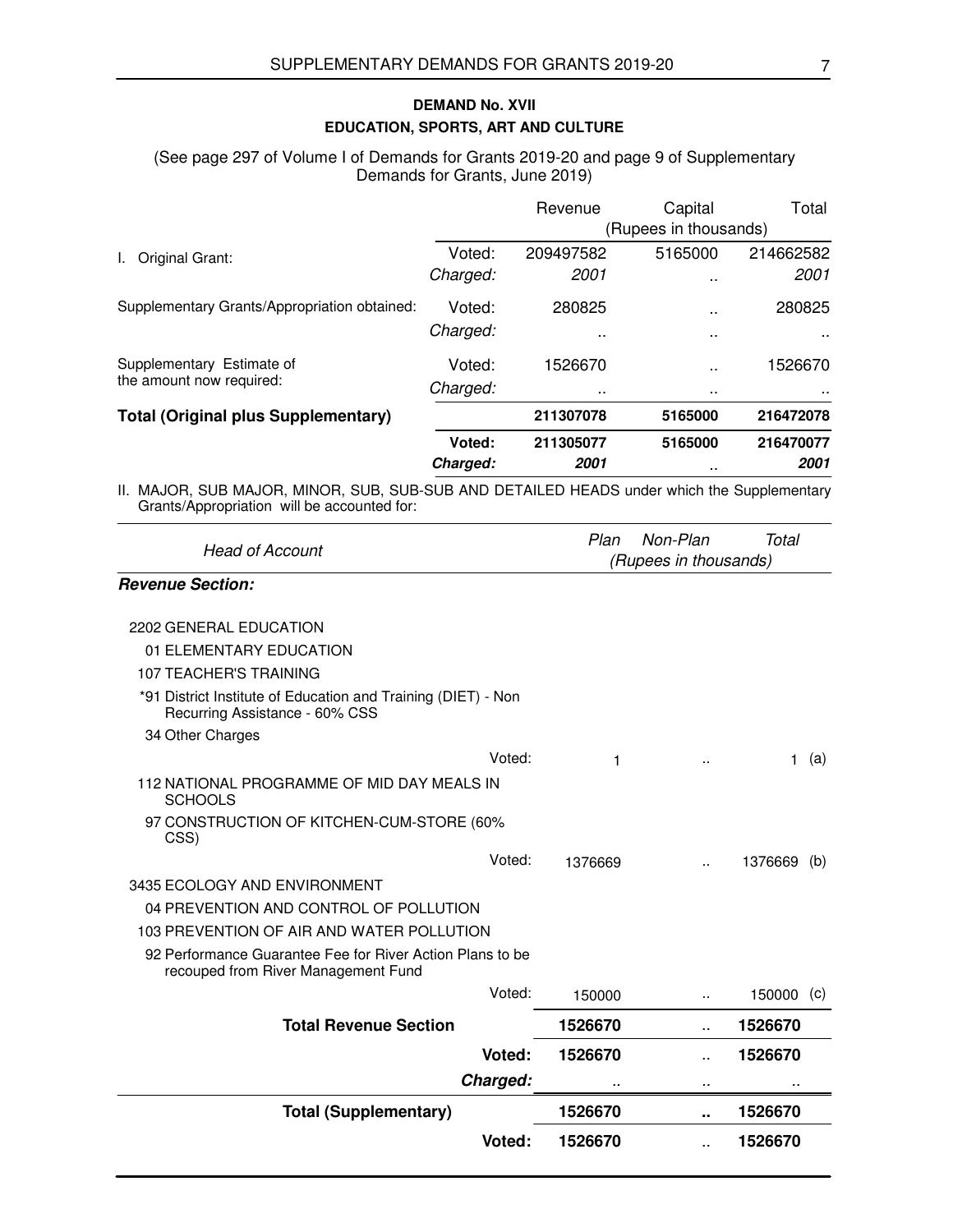#### **Charged:** ... ... ... ...

- (a): The token supplementary grant moved is to satisfy 'New Service' procedure and to incur expenditure towards non recurring Central assistance to District Institute of Education and Training (DIET) in the funding pattern of 60:40 ratio to the State of Kerala for Strengthening of Physical Infrastructure, Equipments, Establishment and Technology Support of Teacher Education Institutions.
- (b): The supplementary grant moved is for releasing the Central share of Rs.12658.26 lakh received as per letter F.No.6-4/2017MDM2-1 dated 12.12.2017 of Ministry of Human Resource Development, Government of India and its matching State share of Rs.1108.43 lakh for the implementation of the Centrally Sponsored scheme 'Construction of Kitchen-cum-Store' in the funding pattern of 60:40 under National Programme of Mid Day Meals in schools in the State.
- (c): The supplementary grant moved is to regularize the additional expenditure authorised in G.O(Rt) No.8041/2019/Fin dated 14.10.2019 as Performance Guarantee Fee for River Action Plan in accordance with the judgment dated 08.04.2019 of the Hon'ble National Green Tribunal, New Delhi in Original Application No.673/2018.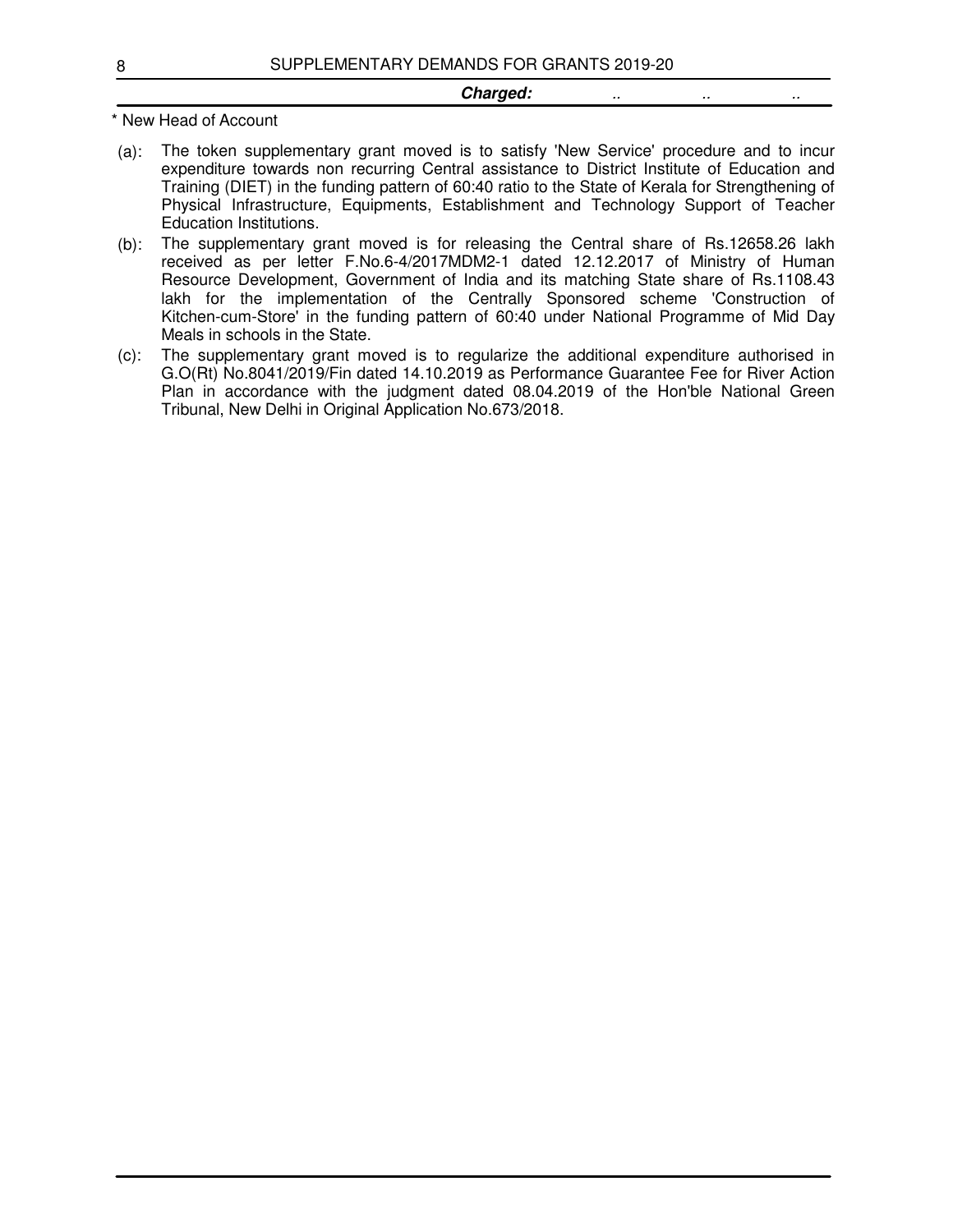### **MEDICAL AND PUBLIC HEALTH DEMAND No. XVIII**

(See page 1 of Volume II of Demands for Grants 2019-20 and page 12 of Supplementary Demands for Grants, June 2019)

|                                              |          | Revenue              | Capital               | Total         |
|----------------------------------------------|----------|----------------------|-----------------------|---------------|
|                                              |          |                      | (Rupees in thousands) |               |
| Original Grant:<br>I.                        | Voted:   | 63939222             | 3238110               | 67177332      |
|                                              | Charged: | 1698                 | 80                    | 1778          |
| Supplementary Grants/Appropriation obtained: | Voted:   | 69904                |                       | 69905         |
|                                              | Charged: | $\ddot{\phantom{0}}$ | $\ddot{\phantom{0}}$  | $\sim$        |
| Supplementary Estimate of                    | Voted:   | $\sim$               |                       | 1             |
| the amount now required:                     | Charged: | $\sim$ $\sim$        |                       | $\sim$ $\sim$ |
| <b>Total (Original plus Supplementary)</b>   |          | 64010824             | 3238192               | 67249016      |
|                                              | Voted:   | 64009126             | 3238112               | 67247238      |
|                                              | Charged: | 1698                 | 80                    | 1778          |

II. MAJOR, SUB MAJOR, MINOR, SUB, SUB-SUB AND DETAILED HEADS under which the Supplementary Grants/Appropriation will be accounted for:

| <b>Head of Account</b> | Plan Non-Plan         | Total |
|------------------------|-----------------------|-------|
|                        | (Rupees in thousands) |       |

#### **Capital Section:**

- 4210 CAPITAL OUTLAY ON MEDICAL AND PUBLIC HEALTH 01 URBAN HEALTH SERVICES 110 HOSPITALS AND DISPENSARIES
	- \*51 NEW CONSTRUCTION WORKS UNDER DHS (NABARD RIDF)

| Voted:                       |           | $\sim$          | (a)     |
|------------------------------|-----------|-----------------|---------|
| <b>Total Capital Section</b> |           | $\sim$ $\sim$   |         |
| Voted:                       |           | $\sim$          |         |
| Charged:                     | $\cdot$ . |                 | $\cdot$ |
| <b>Total (Supplementary)</b> |           | $\bullet$       |         |
| Voted:                       |           | $\sim$          |         |
| Charged:                     | $\cdot$ . | $\cdot$ $\cdot$ |         |

\* New Head of Account

(a): The token supplementary grant moved is to satisfy 'New Service' procedure and to incur expenditure towards the NABARD assisted RIDF works.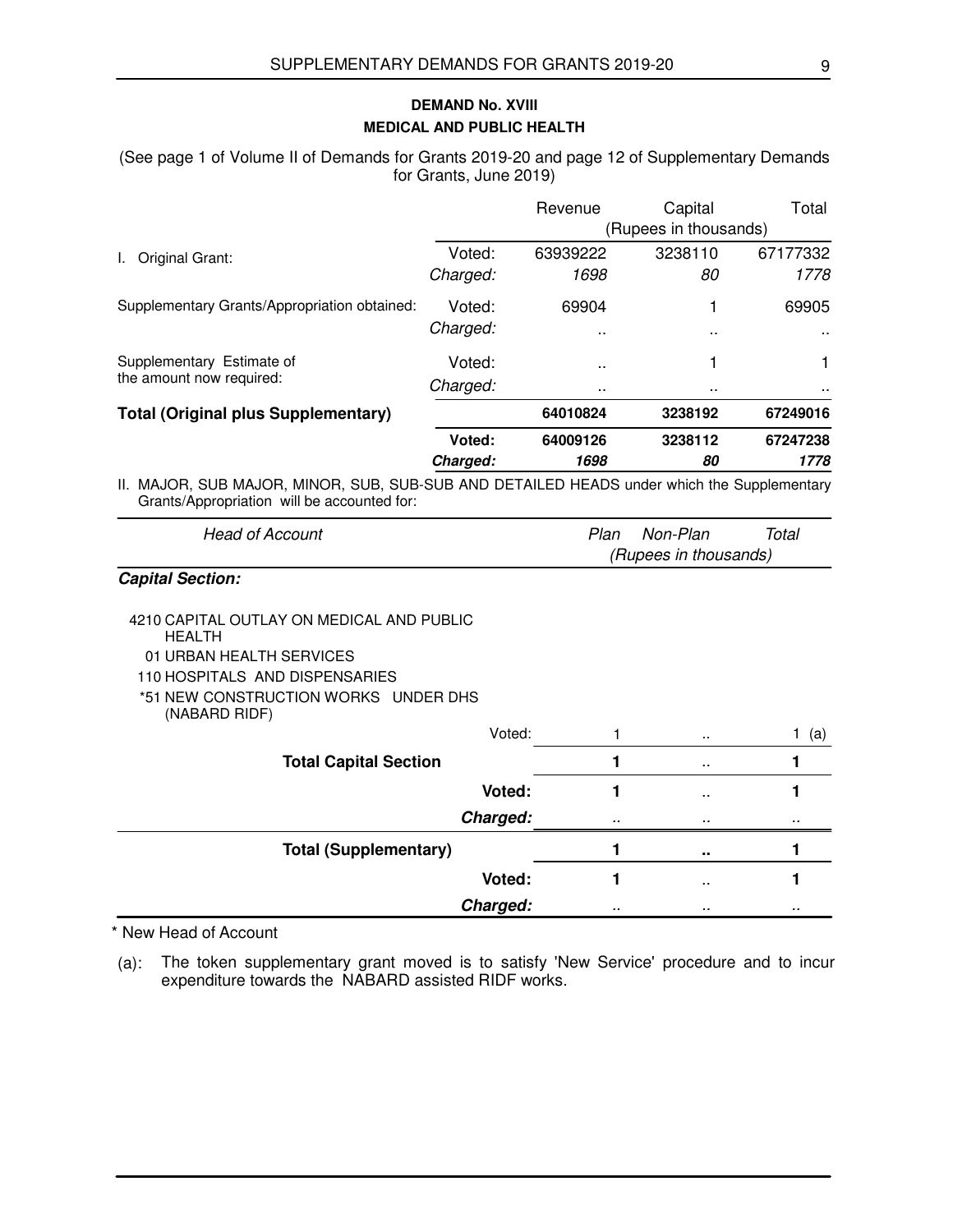### **FISHERIES DEMAND No. XXXIII**

### (See page 55 of Volume III of Demands for Grants 2019-20 and page 25 of Supplementary Demands for Grants, June 2019)

|                                              |                       | Revenue              | Capital | Total                |  |
|----------------------------------------------|-----------------------|----------------------|---------|----------------------|--|
|                                              | (Rupees in thousands) |                      |         |                      |  |
| Original Grant:                              | Voted:                | 4667412              | 2497000 | 7164412              |  |
|                                              | Charged:              |                      | $\sim$  | $\sim$ $\sim$        |  |
| Supplementary Grants/Appropriation obtained: | Voted:                |                      |         | $\mathbf{2}$         |  |
|                                              | Charged:              | $\ddot{\phantom{0}}$ | $\sim$  | $\sim$               |  |
| Supplementary Estimate of                    | Voted:                | 2                    | $\sim$  | $\mathbf{2}$         |  |
| the amount now required:                     | Charged:              | $\sim$               | $\sim$  | $\ddot{\phantom{0}}$ |  |
| <b>Total (Original plus Supplementary)</b>   |                       | 4667415              | 2497001 | 7164416              |  |
|                                              | Voted:                | 4667415              | 2497001 | 7164416              |  |
|                                              | Charged:              |                      |         |                      |  |

II. MAJOR, SUB MAJOR, MINOR, SUB, SUB-SUB AND DETAILED HEADS under which the Supplementary Grants/Appropriation will be accounted for:

| <b>Head of Account</b>                                                                                                                                                                                                            | Plan<br>Non-Plan<br>Total<br>(Rupees in thousands) |              |              |
|-----------------------------------------------------------------------------------------------------------------------------------------------------------------------------------------------------------------------------------|----------------------------------------------------|--------------|--------------|
| <b>Revenue Section:</b>                                                                                                                                                                                                           |                                                    |              |              |
| 2405 FISHERIES                                                                                                                                                                                                                    |                                                    |              |              |
| 103 MARINE FISHERIES                                                                                                                                                                                                              |                                                    |              |              |
| *72 Establishment of Master Controlroom & Regional Control<br>Rooms related to Natural Calamities                                                                                                                                 |                                                    |              |              |
| Voted:                                                                                                                                                                                                                            | ٠.                                                 |              | 1<br>(a)     |
| *71 State Fisheries Management Council (SFMC)                                                                                                                                                                                     |                                                    |              |              |
| Voted:                                                                                                                                                                                                                            | $\sim$                                             |              | (b)<br>1     |
| <b>Total Revenue Section</b>                                                                                                                                                                                                      |                                                    | $\mathbf{2}$ | $\mathbf{2}$ |
| Voted:                                                                                                                                                                                                                            |                                                    | $\mathbf{2}$ | $\mathbf{2}$ |
| Charged:                                                                                                                                                                                                                          |                                                    |              |              |
| <b>Total (Supplementary)</b>                                                                                                                                                                                                      | ۰.                                                 | $\mathbf{2}$ | 2            |
| Voted:                                                                                                                                                                                                                            | . .                                                | $\mathbf{2}$ | $\mathbf{2}$ |
| Charged:                                                                                                                                                                                                                          |                                                    |              |              |
| $\mathbf{r}$ . The state of the state of the state of the state of the state of the state of the state of the state of the state of the state of the state of the state of the state of the state of the state of the state of th |                                                    |              |              |

- (a): The token supplementary grant moved is to satisfy 'New Service' procedure and to incur the expenditure in connection with the establishment of Master control room and Regional control rooms related to Natural Calamities.
- (b): The token supplementary grant moved is to satisfy 'New Service' procedure and to provide fund for the establishment expenses of the State Fisheries Management Council constituted as per G.O. (P) No.21/2019/F&PD dated 06.05.2019 in exercise of the powers conferred by sub-section (9) of section 13 A of the Kerala Marine Fishing Regulation Act 1980.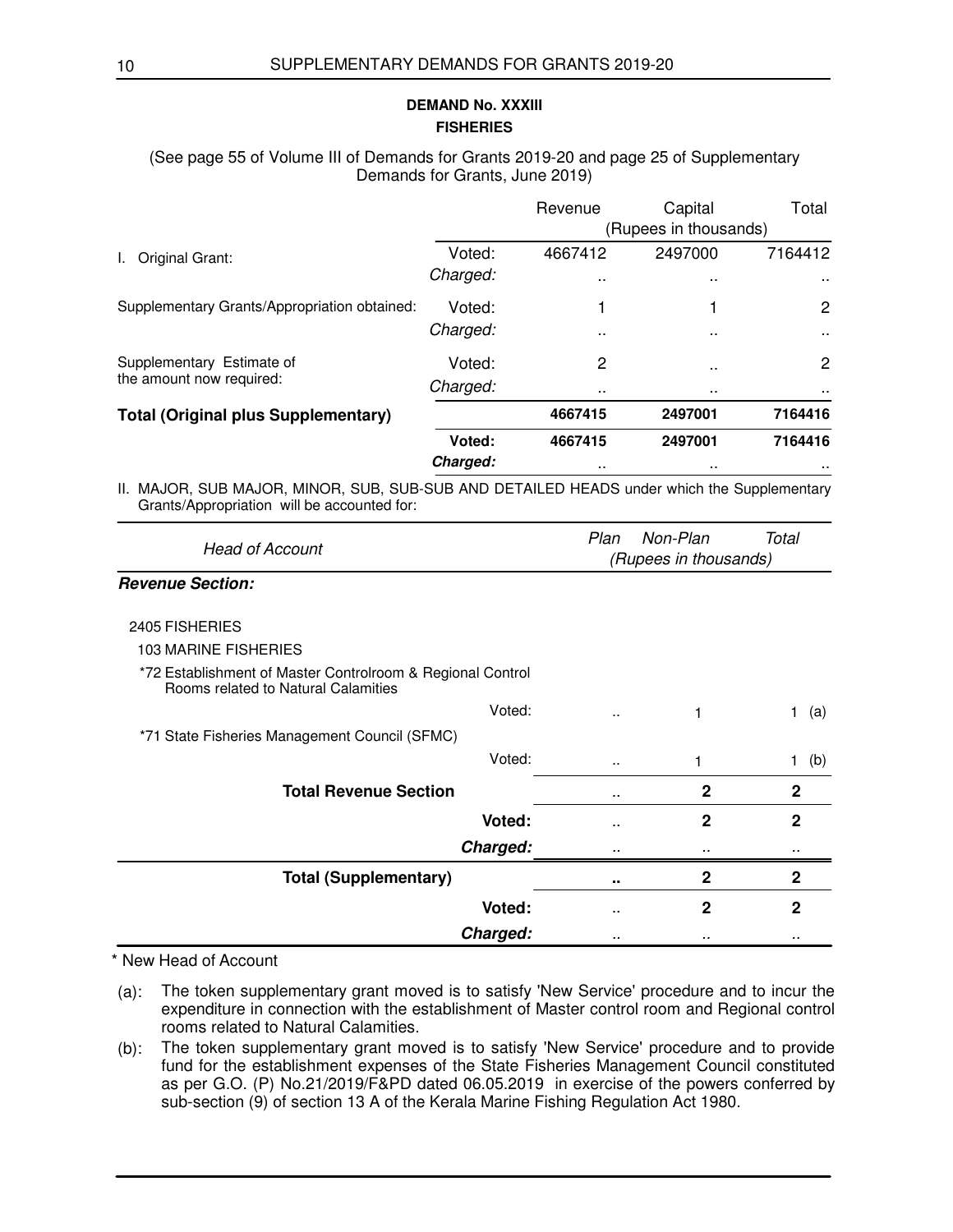## **INDUSTRIES DEMAND No. XXXVII**

#### (See page 143 of Volume III of Demands for Grants 2019-20 and page 31 of Supplementary Demands for Grants, June 2019)

|                                              |          | Revenue              | Capital               | Total         |
|----------------------------------------------|----------|----------------------|-----------------------|---------------|
|                                              |          |                      | (Rupees in thousands) |               |
| Original Grant:                              | Voted:   | 6131038              | 10048927              | 16179965      |
|                                              | Charged: | $\sim$               | $\sim$ $\sim$         | $\sim$ $\sim$ |
| Supplementary Grants/Appropriation obtained: | Voted:   | 3                    | 2                     | 5             |
|                                              | Charged: |                      | $\sim$                | $\sim$        |
| Supplementary Estimate of                    | Voted:   |                      | 2                     | 3             |
| the amount now required:                     | Charged: | $\ddot{\phantom{0}}$ | $\sim$                | $\sim$ $\sim$ |
| <b>Total (Original plus Supplementary)</b>   |          | 6131042              | 10048931              | 16179973      |
|                                              | Voted:   | 6131042              | 10048931              | 16179973      |
|                                              | Charged: | $\sim$               | $\sim$                | $\sim$        |

II. MAJOR, SUB MAJOR, MINOR, SUB, SUB-SUB AND DETAILED HEADS under which the Supplementary Grants/Appropriation will be accounted for:

| <b>Head of Account</b> | Plan | Non-Plan              | Total |
|------------------------|------|-----------------------|-------|
|                        |      | (Rupees in thousands) |       |

### **Revenue Section:**

2852 INDUSTRIES 80 GENERAL 102 INDUSTRIAL PRODUCTIVITY

\*95 PUBLIC ENTERPRISES SELECTION BOARD

| Voted:                       |                       | $\ddot{\phantom{a}}$ | (a)   |
|------------------------------|-----------------------|----------------------|-------|
| <b>Total Revenue Section</b> |                       | $\cdot$ .            |       |
| Voted:                       |                       | $\cdot$ .            |       |
| Charged:                     |                       |                      |       |
| <b>Head of Account</b>       | Plan                  | Non-Plan             | Total |
|                              | (Rupees in thousands) |                      |       |

## **Capital Section:**

| 4858 CAPITAL OUTLAY ON ENGINEERING INDUSTRIES<br>01 ELECTRICAL ENGINEERING INDUSTRIES       |        |  |     |
|---------------------------------------------------------------------------------------------|--------|--|-----|
| 190 INVESTMENTS IN PUBLIC SECTOR AND OTHER<br><b>UNDERTAKINGS</b>                           |        |  |     |
| *88 SHARE CAPITAL INVESTMENT IN KERALA<br>ELECTRICAL& ALLIED ENGINEERING COMPANY<br>LIMITED |        |  |     |
|                                                                                             | Voted: |  | (b) |
| 60 OTHER ENGINEERING INDUSTRIES                                                             |        |  |     |
| 190 INVESTMENTS IN PUBLIC SECTOR AND OTHER<br><b>UNDERTAKINGS</b>                           |        |  |     |
| *83 SHARE CAPITAL INVESTMENT TO BHARATH HEAVY<br>ELECTRICALS LTD                            |        |  |     |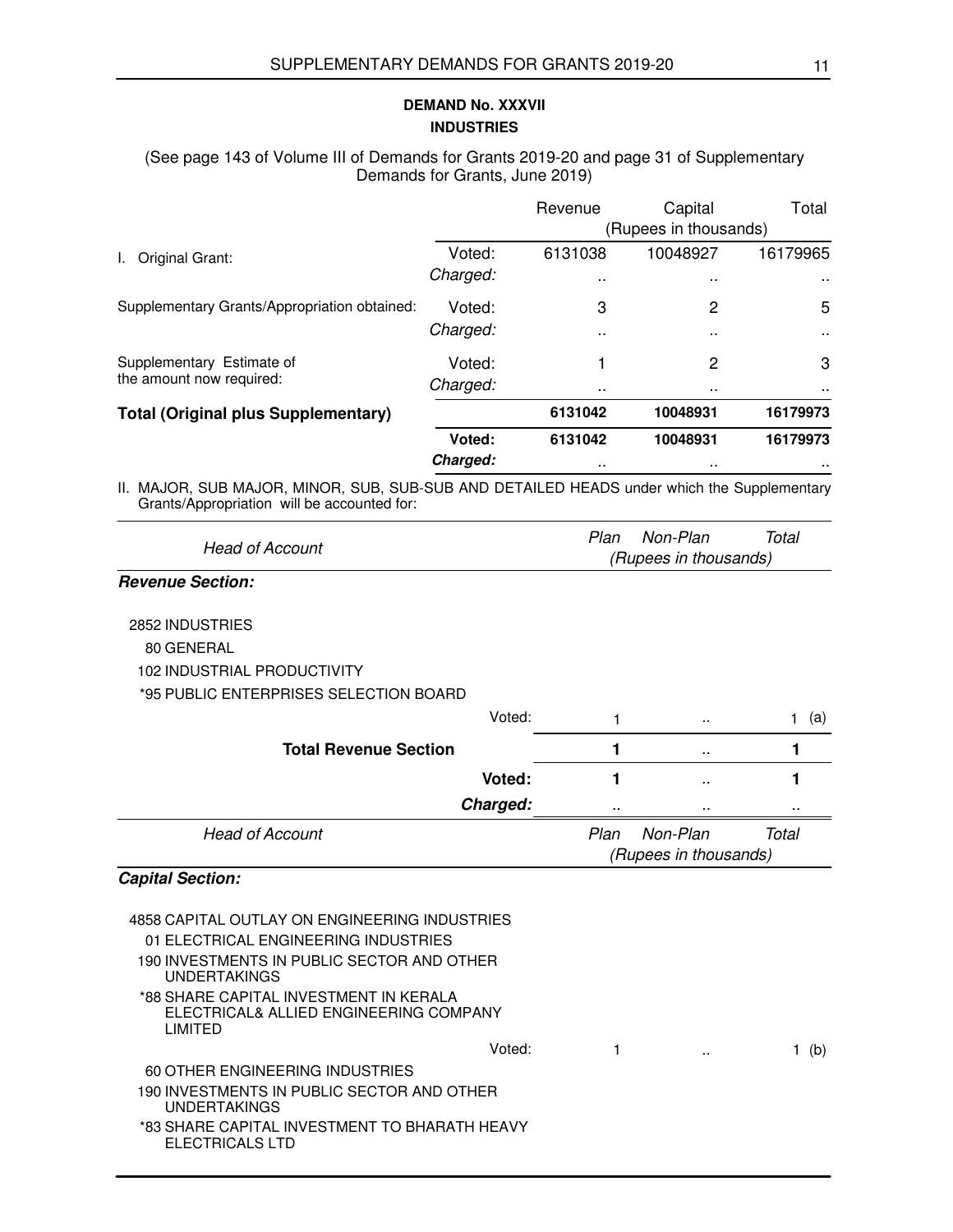| <b>Head of Account</b>       |             | Non-Plan<br>Plan<br>Total |          |  |
|------------------------------|-------------|---------------------------|----------|--|
|                              |             | (Rupees in thousands)     |          |  |
| Voted:                       |             | $\sim$                    | (c)      |  |
| <b>Total Capital Section</b> | $\mathbf 2$ | $\ddot{\phantom{1}}$      | 2        |  |
| Voted:                       | 2           | $\ddot{\phantom{0}}$      | 2        |  |
| Charged:                     | $\cdot$ .   | $\cdot$ .                 | $\cdots$ |  |
| <b>Total (Supplementary)</b> | 3           | $\sim$                    | 3        |  |
| Voted:                       | 3           | $\ddot{\phantom{0}}$      | 3        |  |
| Charged:                     | $\cdots$    |                           |          |  |

- (a): The token supplementary grant moved is to satisfy 'New Service' procedure and to incur expenditure in connection with the special functions of Public Enterprises Selection Board entrusted as per G.O.(Ms)No.16/2018/P&EA dated 26.05.2018 and G.O.(Ms) No.29/2018/P&EA dated 22.10.2018.
- (b): The token supplementary grant moved is to satisfy 'New Service' procedure and to convert loan amount of Rs.3450.60 lakh availed by the Kerala Electrical & Allied Engineering Company Ltd as on 31.03.2016 in to equity as sanctioned in G.O. (Ms) No. 82/2019/ID dated 24.09.2019.
- (c): The token supplementary grant moved is to satisfy 'New Service' procedure and to incur expenses for the purchase of BHEL's equity in the Joint Venture (BHEL-EML, Kasargod) by Government of Kerala as sanctioned in G.O. (Ms) No.78/2019/ID dated 07.09.2019.